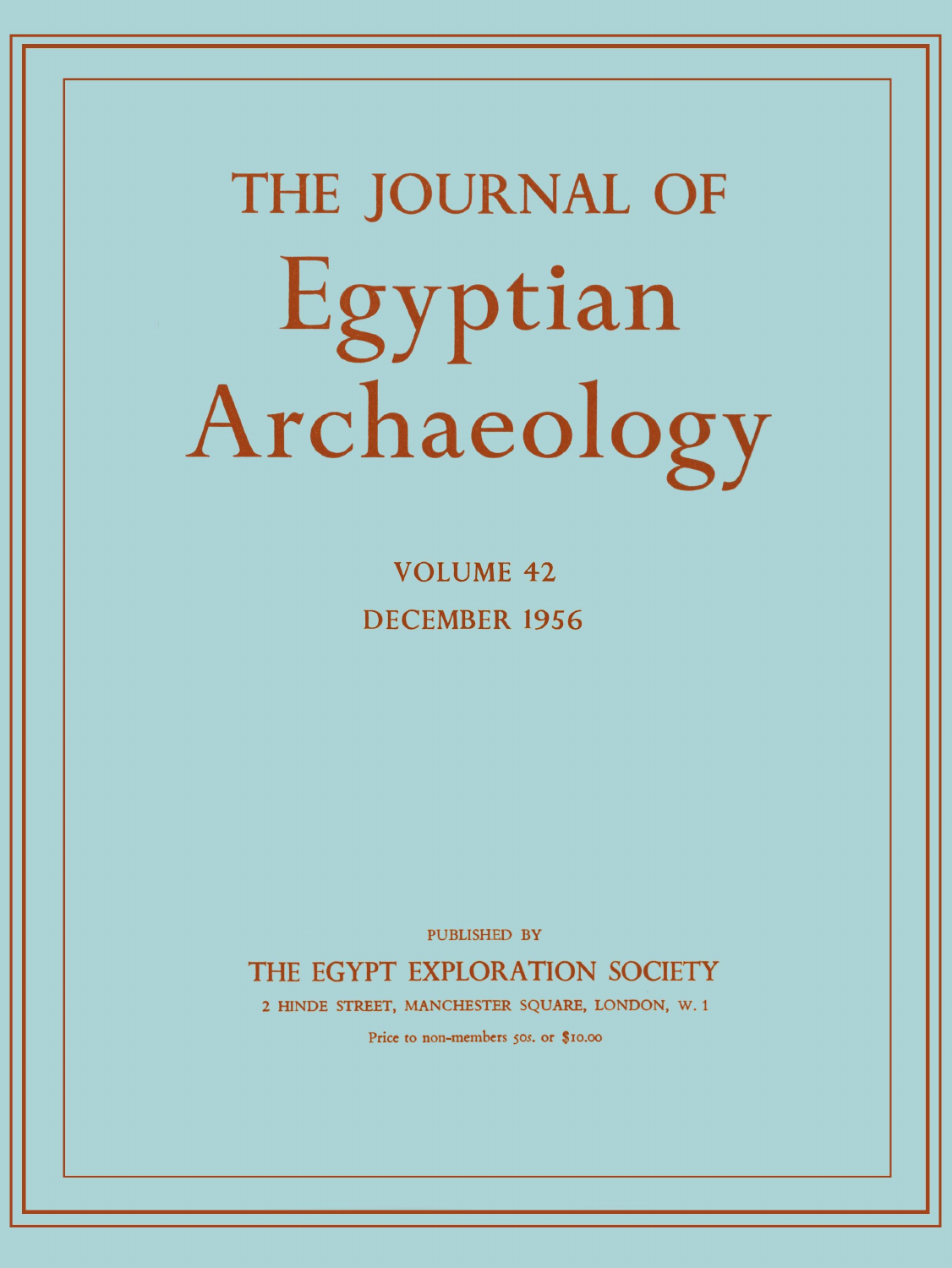# THE JOURNAL OF Egyptian Archaeology

VOLUME 42

PUBLISHED BY THE EGYPT EXPLORATION SOCIETY 2 HINDE STREET, MANCHESTER SQUARE, LONDON, W. 1

1956

 $\mathcal{L}(\mathcal{A})$  and  $\mathcal{L}(\mathcal{A})$  and  $\mathcal{L}(\mathcal{A})$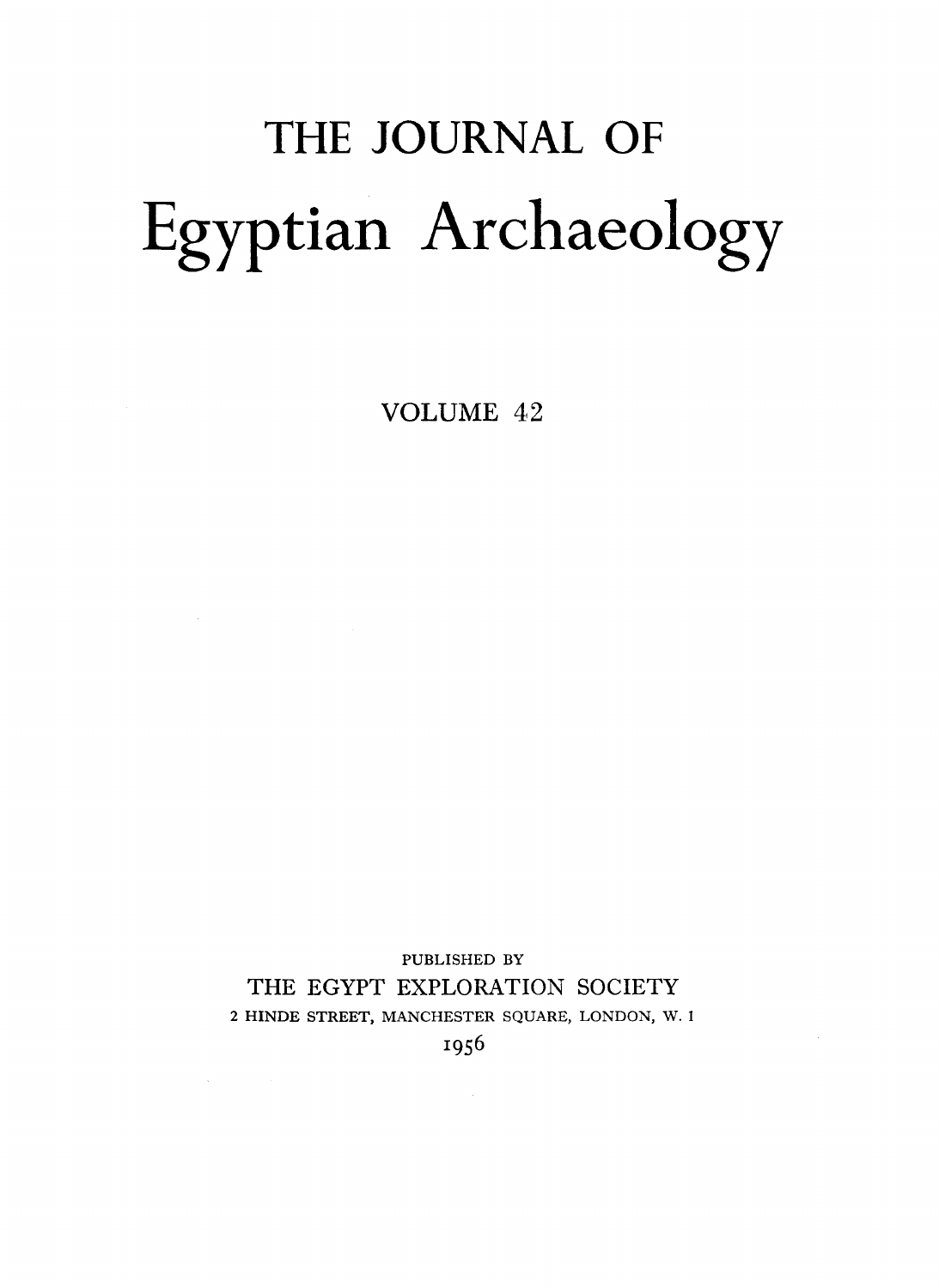## **CONTENTS**

|                                                                                                                                                                                                                                                                  |                                 |                      |                      |                                                                                 |                      |                                                                          |                                                                      |                      | <b>PAGE</b> |
|------------------------------------------------------------------------------------------------------------------------------------------------------------------------------------------------------------------------------------------------------------------|---------------------------------|----------------------|----------------------|---------------------------------------------------------------------------------|----------------------|--------------------------------------------------------------------------|----------------------------------------------------------------------|----------------------|-------------|
| Editorial Foreword<br>$\mathbf{r}$ , and $\mathbf{r}$ , and $\mathbf{r}$                                                                                                                                                                                         |                                 |                      |                      | the contract of the contract of the contract of the contract of the contract of |                      |                                                                          |                                                                      |                      | 1           |
| THE CARNARVON STATUETTE OF AMUN.                                                                                                                                                                                                                                 |                                 |                      |                      | Cyril Aldred.<br>$\sim$ $\sim$                                                  |                      | $\mathbf{r}^{\prime}$                                                    | $\Box$                                                               |                      | 3           |
| A PHARAONIC ENCOMIUM (II)                                                                                                                                                                                                                                        |                                 |                      |                      | Sir Alan Gardiner.                                                              |                      |                                                                          |                                                                      |                      | 8           |
| The Man Who was Tired of Life                                                                                                                                                                                                                                    |                                 |                      | $\ddot{\phantom{a}}$ | R. O. Faulkner                                                                  |                      |                                                                          | $\bullet$                                                            |                      | 2I          |
| A FLINT KNIFE OF KING DJER.                                                                                                                                                                                                                                      |                                 |                      |                      | W. Needler .                                                                    |                      | $\bullet$                                                                | $\bullet$                                                            |                      | 41          |
| A STATUETTE OF KING NYNETER.                                                                                                                                                                                                                                     | $\ddot{\phantom{a}}$            |                      |                      | W. K. Simpson                                                                   | $\ddot{\phantom{a}}$ | $\mathbf{z}$ and $\mathbf{z}$                                            | $\mathbf{r}$                                                         |                      | 45          |
| King $HWDFs$ ?.<br>$\mathcal{L}^{\mathcal{A}}$ . The contract of the contract of the contract of the contract of the contract of the contract of the contract of the contract of the contract of the contract of the contract of the contract of the contrac     |                                 |                      |                      | Hans Goedicke                                                                   |                      | $\mathbf{z}$ and $\mathbf{z}$                                            | $\bullet$                                                            |                      | 50          |
| The Hieroglyph $\bigoplus$ .<br>and the contract of the contract of the contract of the contract of the contract of the contract of the contract of                                                                                                              |                                 |                      |                      | E. Iversen<br><b>Contract Contract Contract</b>                                 |                      |                                                                          | $\mathbf{r} = \mathbf{r} \cdot \mathbf{r}$ . The set of $\mathbf{r}$ |                      | 54          |
| MARU-ATEN: PLEASURE RESORT OR TEMPLE?                                                                                                                                                                                                                            |                                 |                      |                      | Alexander Badawy.                                                               |                      |                                                                          | <b>All Contracts</b>                                                 |                      | 58          |
| <b>SOLAR BARKS PROW TO PROW</b>                                                                                                                                                                                                                                  |                                 |                      |                      |                                                                                 |                      |                                                                          |                                                                      |                      | 65          |
| THE DYNASTIC RACE IN EGYPT.                                                                                                                                                                                                                                      |                                 |                      |                      | D. E. Derry.                                                                    |                      | and the state of the state of the                                        |                                                                      |                      | 80          |
| BURIAL CUSTOMS AND BELIEFS IN THE HEREAFTER IN                                                                                                                                                                                                                   |                                 |                      |                      |                                                                                 |                      |                                                                          |                                                                      |                      |             |
| PREDYNASTIC EGYPT<br>and the contract of the contract of                                                                                                                                                                                                         | <b>Contract Contract Street</b> |                      |                      | M. A. Murray                                                                    |                      | $\mathbf{r} = \mathbf{r} + \mathbf{r}$ , where $\mathbf{r} = \mathbf{r}$ |                                                                      | $\ddot{\phantom{0}}$ | 86          |
| A TEMPLE OF HATHOR AT KUSAE                                                                                                                                                                                                                                      |                                 | $\ddot{\phantom{a}}$ |                      | P. M. Fraser.                                                                   | $\ddot{\phantom{a}}$ | and the state of the state of                                            |                                                                      | $\bullet$            | 97          |
| S. R. K. GLANVILLE.<br>$\mathcal{L}^{\text{max}}$ , and the set of the set of the set of the set of the set of the set of the set of the set of the set of the set of the set of the set of the set of the set of the set of the set of the set of the set of th |                                 |                      |                      | I. E. S. Edwards                                                                | $\ddot{\phantom{a}}$ |                                                                          | <b>All Contracts</b>                                                 | $\bullet$            | 99          |
| <b>AYLWARD MANLEY BLACKMAN</b><br>$\sim$                                                                                                                                                                                                                         |                                 |                      |                      | H. W. Fairman                                                                   |                      |                                                                          |                                                                      |                      | 102         |
| BIBLIOGRAPHY: GRAECO-ROMAN                                                                                                                                                                                                                                       | EGYPT:                          | <b>GREEK</b>         |                      |                                                                                 |                      |                                                                          |                                                                      |                      |             |
| INSCRIPTIONS (1955)<br>$\mathcal{L}^{\mathcal{A}}$ , and $\mathcal{L}^{\mathcal{A}}$ , and $\mathcal{L}^{\mathcal{A}}$ , and $\mathcal{L}^{\mathcal{A}}$ , and $\mathcal{L}^{\mathcal{A}}$                                                                       |                                 |                      |                      | P. M. Fraser                                                                    |                      |                                                                          |                                                                      |                      | 105         |

BRIEF COMMUNICATIONS: Stone bowls of Khacba (Third Dynasty), by A. J. Arkell, p. 116; A **further note on rock-cut boats,** *by* **Elizabeth Thomas, p.** 117; **On the statue group: Amün affixing the crown of the king,** *by* **W . K. Simpson, p.** 118**; The daily income of Sesostris IPs funerary temple,** *by* **Sir Alan Gardiner, p.** 119; **A ushabti with an unusual formula,** *by*  **Manfred Cassirer, p.** 120; **A graffito of the scribe Dhuthotpe, reckoner of gold, in the south-eastern desert,** *by* **P . de Bruyn, p.** 121; **Another variant of** *ntr* **ry** *wr (n) sir hpr, by*  **Richard A . Parker, p.** 122; **A note on** *Campioneum Nottinghamense, by* **W . R. Chalmers, p.** 122.

**N**OTICES OF **R**ECENT **P**UBLICATIONS:

数:20

| SIR ALAN GARDINER, The Ramesseum Papyri . Reviewed by R. O. Faulkner.                                                                                                                                                                                                                                                                                                                                                                                                                                      |  | $\mathbf{r}$    | 124   |
|------------------------------------------------------------------------------------------------------------------------------------------------------------------------------------------------------------------------------------------------------------------------------------------------------------------------------------------------------------------------------------------------------------------------------------------------------------------------------------------------------------|--|-----------------|-------|
| H. E. WINLOCK, Models of Daily Life in Ancient                                                                                                                                                                                                                                                                                                                                                                                                                                                             |  |                 |       |
| <b>Egypt from the Tombs of Meket-Rec at Thebes</b> . C. H. S. Spaull                                                                                                                                                                                                                                                                                                                                                                                                                                       |  | $\bullet$       | 124   |
| HERMANN RANKE, Die ägyptischen Personennamen,                                                                                                                                                                                                                                                                                                                                                                                                                                                              |  |                 |       |
| Bd. II<br>$\therefore$ $\therefore$ $\therefore$ $\therefore$ $\therefore$ $\therefore$ $\therefore$ $\therefore$ $\therefore$ $\therefore$ $\therefore$ $\therefore$ $\therefore$ $\therefore$ $\therefore$ $\therefore$ $\therefore$ $\therefore$ $\therefore$ $\therefore$ $\therefore$ $\therefore$ $\therefore$ $\therefore$ $\therefore$ $\therefore$ $\therefore$ $\therefore$ $\therefore$ $\therefore$ $\therefore$ $\therefore$ $\therefore$ $\therefore$ $\therefore$ $\therefore$ $\therefore$ |  | $\sim 10^{-11}$ | 125   |
| M. F. LAMING MACADAM, The Temples of Kawa,                                                                                                                                                                                                                                                                                                                                                                                                                                                                 |  |                 |       |
| Vol. II<br>e de la component de la component de la partie de la component de la component de la component de la component                                                                                                                                                                                                                                                                                                                                                                                  |  |                 | . 127 |
|                                                                                                                                                                                                                                                                                                                                                                                                                                                                                                            |  |                 | . 130 |
| C. H. ROBERTS, Greek Literary Hands 350 B.C.-                                                                                                                                                                                                                                                                                                                                                                                                                                                              |  |                 |       |
| A.D. 400 E. G. Turner                                                                                                                                                                                                                                                                                                                                                                                                                                                                                      |  | $\bullet$       | 130   |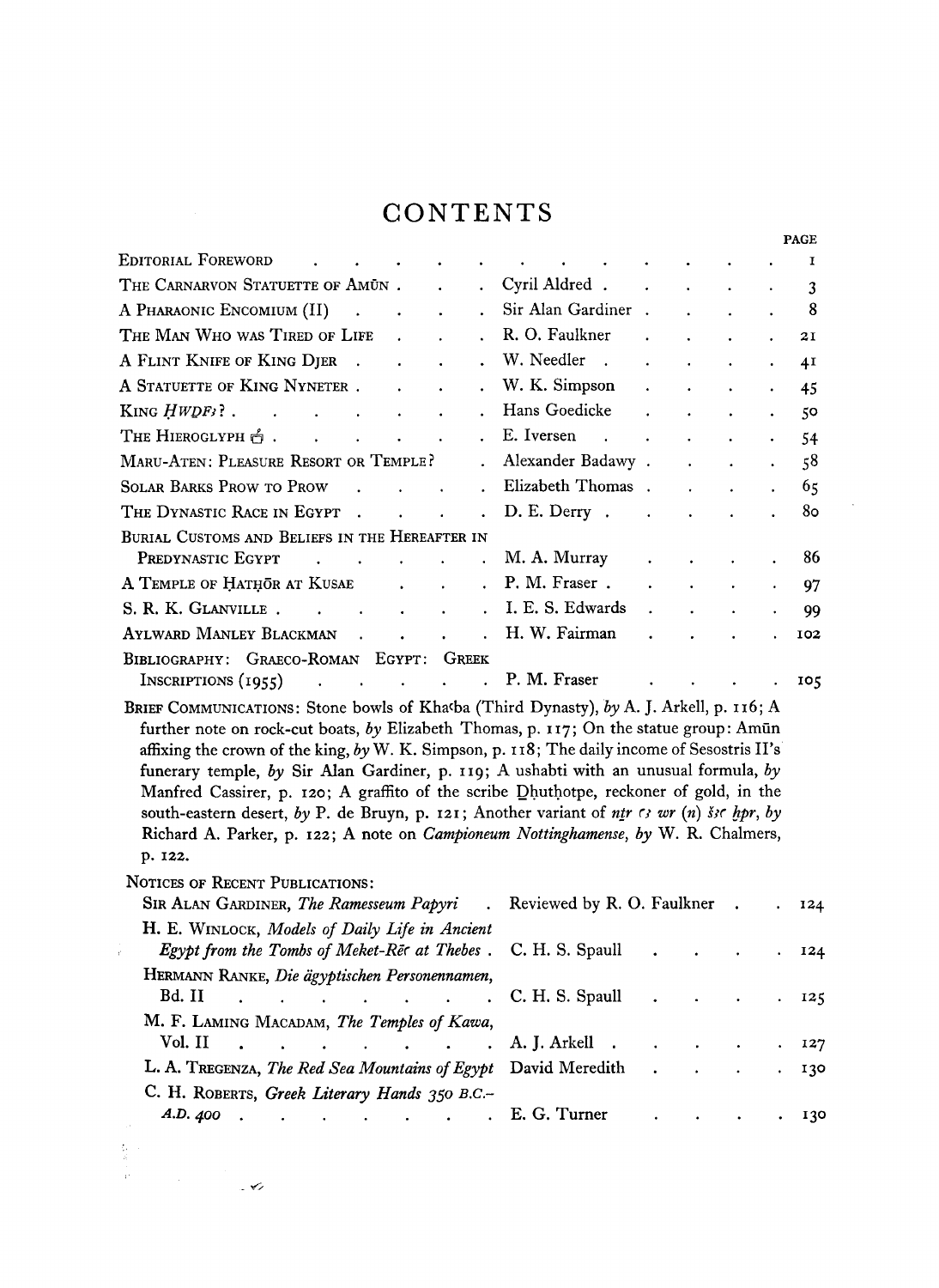### THE DYNASTIC RACE IN EGYPT

#### *By* **D. E. DERRY**

THE history of Egypt as it is known today has been built up in great part by the painstaking labours of Egyptologists and each new discovery adds a stone to the building. For the past sixty years the systematic examination by anthropologists of the human remains which are an almost invariable concomitant of excavations in Egypt has provided important racial evidence, the influence of which on the interpretation of many facts in Egyptian history is far-reaching. The object of the present paper is to put on record a general account of the facts which led to the conclusion that another race in addition to that represented by the remains found in all reliably dated Predynastic graves occupied Egypt in Early Dynastic times.

The earliest inhabitants of Egypt of which we have any knowledge are the so-called Predynastic people, numbers of whose cemeteries have been excavated in Upper Egypt. Where these people came from is unknown, but there is at least some evidence that they may have been the descendants of the people who inhabited what is now the Eastern Desert at a time when more frequent rain permitted sufficient vegetation to support the flocks of sheep and goats of a pastoral people. That such climatic conditions did prevail we have definite evidence. The numerous *wddis* on the Eastern Desert bear testimony to the quantity of water which flowed down from the region of the Red Sea hills to the present valley of the Nile at a time previous to the existence of the river. Hume and Craig, quoted by Brooks, *Evolution of Climate,* p. 72, consider the river to be not older than about 14,000 years. The stone implements found in quantity on the desert indicate that in the past a considerably larger population than the scattered tribes of Arabs which now inhabit it must have occupied the country. In this connexion it may be mentioned that in the course of a desert survey and only five miles from the Red Sea coast of Egypt, Mr. George Murray was shown a recently rifled grave from which he took 'a slate palette with green malachite stains, fragments of a grey coarse earthenware pot of a type which Professor Reisner dates as not later than the First Dynasty, not earlier than the late Predynastic period', and a few other articles. He also brought back the skull which I examined and measured. Unfortunately all the bones of the face were missing, but so far as the features of the skull could be examined they accorded well with those of the Predynastic Egyptians *(Man,* 23, no. 9, Sept. 1923).

The first Predynastic cemeteries were discovered by Professor Flinders Petrie in 1895 at Nakadah on the west bank of the Nile, a few miles north of Luxor. At first he believed he had found a 'new race', but later it was shown that these people were the autochthonous inhabitants of the Nile valley. All the bodies were in the contracted position and copper was present in the earliest graves, although stone weapons and implements were still in use. The skeletons were sent to England and the skulls formed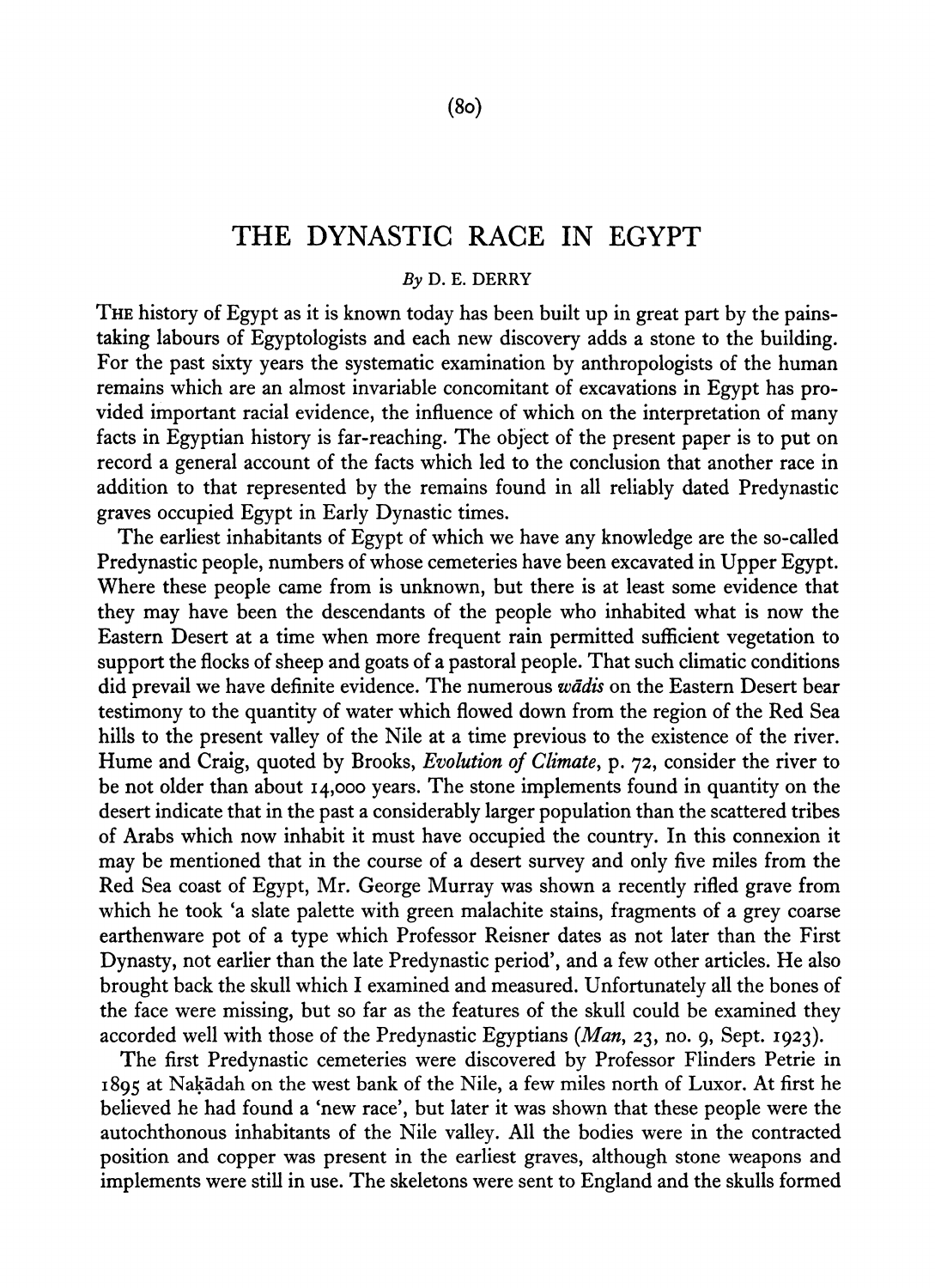the subject of a special study carried out by Miss C. D. Fawcett and published in *Biometrika*, I, 408-67 (1902). In 1901 Dr. George A. Reisner, working for the Hearst Expedition at Nag< ed-Der about 100 miles north of Luxor on the east bank of the Nile laid bare an early Predynastic cemetery, and the human remains were packed and sent to the Medical School in Cairo, where Elliot Smith was at that time Professor of Anatomy. When Dr. Reisner left Upper Egypt he settled in the vicinity of the pyramid of Cheops and began the excavation of the immense Fourth and Fifth Dynasty necropolis surrounding the pyramid. Here, with the exception of the great tombs (mastabas) of the nobles, the graves consisted of pits of varying depth hewn in the limestone and with a side chamber, sometimes two, in which, in those of earlier date, the body was placed in the contracted position. This began to be given up during the Fourth Dynasty, and the extended position was adopted. When I joined Elliot Smith in 1905 he had already begun a systematic examination and measurement of the human remains in this cemetery, and together we accumulated a large number of measurements to which I added many more during the following summer when, by Dr. Reisner's invitation, I stayed at his camp. Owing to the extreme fragility of the bones, we were unable to transport them to Cairo for more detailed examination in the laboratory, but the results of the measurements recorded at the graveside were to become of inestimable racial value later on. Thus we had at the Medical School the material, either as notes or the actual skeletons, of Predynastic and Early Dynastic cemeteries, both excavated by Dr. Reisner, who at this time believed that the Egyptian culture had evolved in the Nile valley and that the people whose remains we were examining buried round the Great Pyramid were the descendants of the Predynastic Egyptians. It should be said here that this paper deals only with the earliest cemeteries of both Predynastic and Early Dynastic date. As time went on, the mixture of the two races obscured the outstanding differences so clearly demonstrated in the earlier graves. It was not until the year 1909 when, after the second season's work in Nubia, where the archaeological survey of that country brought to light an enormous amount of human material and when comparative figures of skull measurements from various series were called for, that on taking out the means of our measurements on the Fourth to Sixth Dynasty crania from the Giza necropolis, the unexpected discovery was made that the pyramid builders were a different race from the people whose descendants they had hitherto been supposed to be. Naturally after making this discovery I was asked where the invaders had come from. My reply was that quite definitely they had not come from the south as the Dynastic people were far removed from any negroid element. It was improbable that they had entered Egypt from the west, both on account of the difficulties involved in crossing the desert and still more because no such people have ever been identified west of Egypt. If these people came from the north, they must have come across the sea and traces of their presence should be found in the Delta, or if the latter in ancient times was impassable owing to its swampy condition, then on one or other side of the Delta where it is bounded by the west and east deserts; but nothing of the sort has ever been found. We are left then with the east as the most probable region from which an invasion could take place.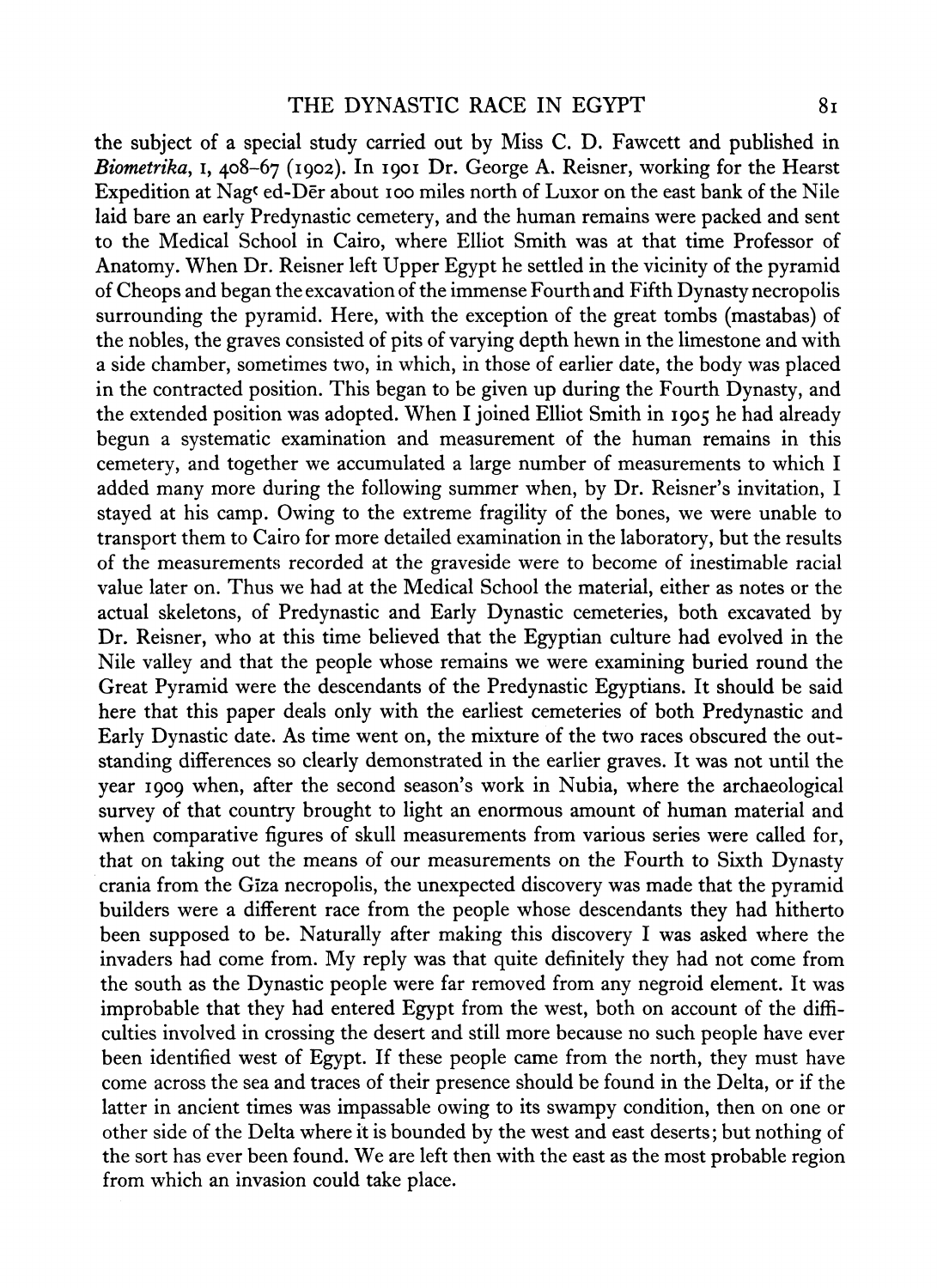Engelbach, in his interesting 'Essay on the advent of the Dynastic Race in Egypt and its consequences' in *Ann. Serv.* 42, says:

That the Dynastic race came from outside Egypt cannot as yet be definitely *proved*; indeed historians are somewhat coy on this all-important subject, but the probability that they did is so strong as to make it practically a certainty. Once it is assumed that a vigorous race of fighters occupied Egypt, notorious for its extreme fertility, many subsequent events, great and small, which are provable, seem to slip into their places almost automatically.

Later in the same 'Essay' (p. 199) Engelbach says:

Before discussing the question of the part played by the Dynastic Race, we have to consider whether their advent to power was the result of peaceful infiltration or of a definite conquest. . . . Though gradual infiltration by an alien people might well profoundly modify the culture of Egypt, it could hardly produce that terrific wave of national energy which followed close on the advent of the Dynastic Race. Such a result might however well follow the invasion and conquest by a race superior in fighting strength, though perhaps far inferior numerically to the old Egyptian stock, the one having discipline, unity and a set purpose, and, above all, the art of writing, and the other having trading enterprise and a good knowledge of the arts and crafts. I consider that the balance of probability is that the Dynastic Race arrived in Egypt as a horde, perhaps after a considerable amount of peaceful penetration had already taken place. . . .

As regards the route which the invading horde may have taken for their descent upon Egypt Engelbach considers (pp. 201-2) that

the invaders took the normal route to Egypt from the east, which is along the Wadi el-Tumilat on the east side of the Delta, which connects the present Lake Timsah with the Nile Valley.

I have quoted at length from Engelbach's interesting essay to illustrate the attitude of one of the younger and most brilliant Egyptologists to the anatomical facts which so strongly influenced the elucidation of many problems of Ancient Egyptian history hitherto largely conjectural.

While this is in no sense an anatomical treatise, some figures will be given at this stage to illustrate the essential differences as between groups of Predynastic and Early Dynastic crania. These results were obtained by several observers at intervals of many years and in different parts of Egypt. With the exception of those indicated as measured by Derry or Elliot Smith and Derry, all have been taken from Dr. G. M. Morant's valuable 'Study of Egyptian Craniology from Prehistoric to Roman Times', *Biometrika,*  17, Parts 1 and 2 (June 1925). My figure for the Nag< ed-Der Predynastic and Elliot Smith's and mine for the Fourth and Fifth Dynasty crania from Giza were published in the *Sixth Bulletin of the Nubian Archaeological Survey,* p. 16. The figures for the Predynastic Badari cemeteries were referred to in my report on the First Dynasty cemetery at Sakkarah which, so far as I know, was never published; but the crania from the latter cemetery are treated in *A Study of a First Dynasty Series of Egyptian Skulls from Sakkara, &c.y* by A. Batrawi, Ph.D., and G. M. Morant, D.Sc.

Even those unfamiliar with craniometry will be struck by the difference in the measurements of the skulls in the two series shown in the table on p. 83. The Predynastic people are seen to have had narrow skulls with a height measurement exceeding the breadth, a condition common also in negroes. The reverse is the case in the Dynastic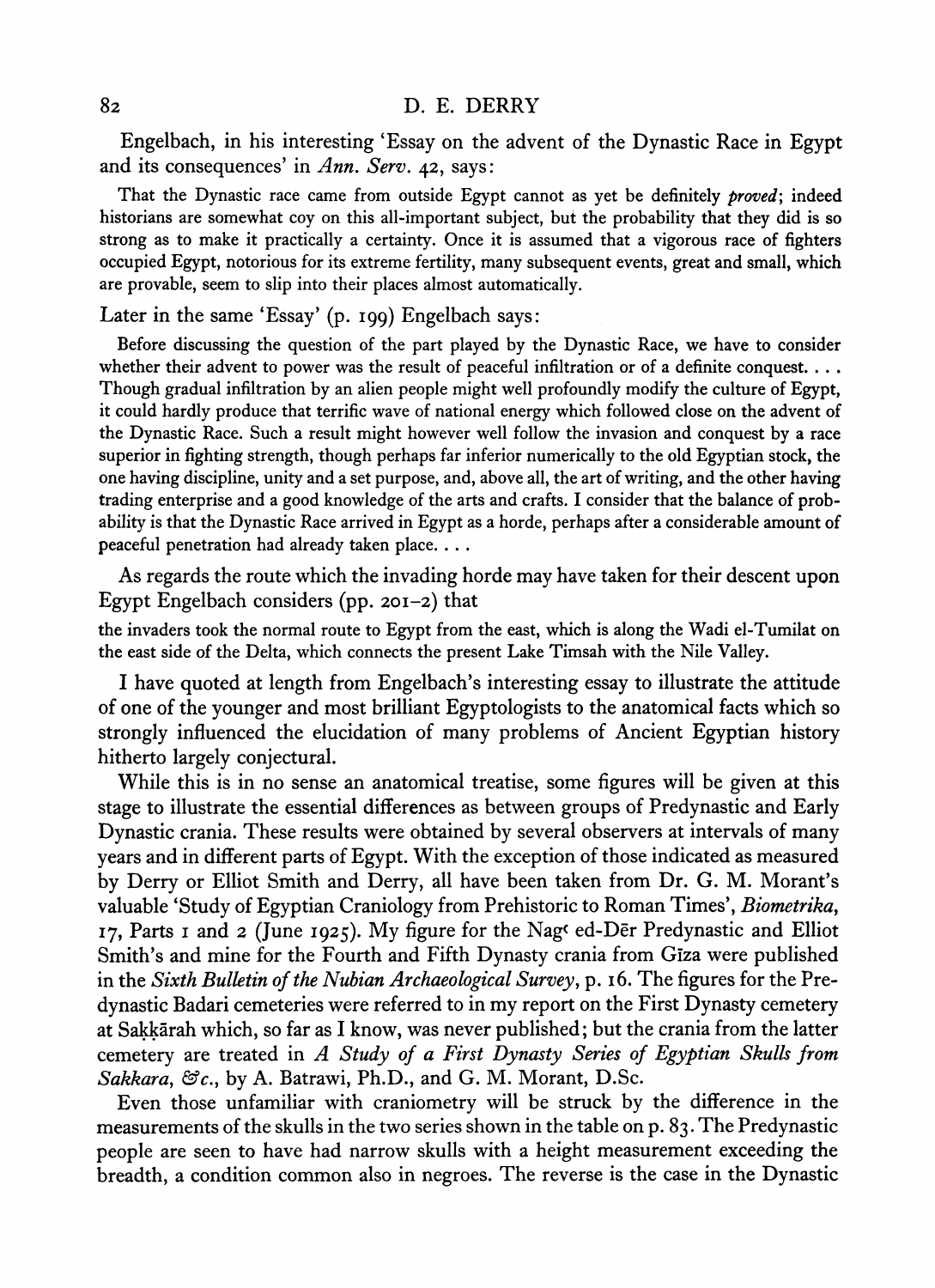| Date                                                                | Predyn.    | Predyn.                  | Predyn.                   | Predyn.                           | Ist Dyn.                  | Ist and<br>2nd Dyn.       | Ist Dyn.                          | 4th Dyn.     | 4th and<br>5th Dyn.       | 4th and<br>5th $Dyn$ .          | $4th$ -9th<br>Dyn. |
|---------------------------------------------------------------------|------------|--------------------------|---------------------------|-----------------------------------|---------------------------|---------------------------|-----------------------------------|--------------|---------------------------|---------------------------------|--------------------|
| Locality                                                            | Nag ed-Der | Nakādah                  | Abydos                    | Badari,<br>1925,<br>1928,<br>1929 | Royal<br>Tombs,<br>Abydos | Royal<br>Tombs.<br>Abydos | Sondage,<br>Serapeum,<br>Saķķārah | Sakkārah     | Deshashah<br>and<br>Mēdūm | Giza                            | Ķāu                |
| Measured by.                                                        | Derry      | Fawcett<br>and<br>Morant | Thomson<br>and<br>MacIver | Derry                             | Motley                    | Thomson<br>and<br>MacIver | Derry                             | <b>Broca</b> | Thomson<br>and<br>MacIver | Elliot<br>Smith<br>and<br>Derry | Petrie             |
| of<br>skull<br>Length<br>(Glabello-occipital)<br>(mm.)              | 184.2      | 184.7                    | 183.5                     | 1820                              | 184.9                     | 184.8                     | 186.5                             | $185$ °      | 184.9                     | 184 <sup>.</sup> 0              | 184.7              |
| Maximum<br>breadth<br>of skull (mm.)<br>Height<br>$\alpha$<br>skull | 1320       | 132.7                    | 131.4                     | 131.7                             | 136.2                     | 137.7                     | 139.7                             | 14I.0        | 139.3                     | 139.1                           | 139.6              |
| (Basio-bregmatic)<br>(mm.)                                          | 132.9      | 133.8                    | 134.0                     | 134.3                             | 132.1                     | 132.8                     | 135.5                             | 137°         | 136.0                     | 136.3                           | 136.9              |

*Males*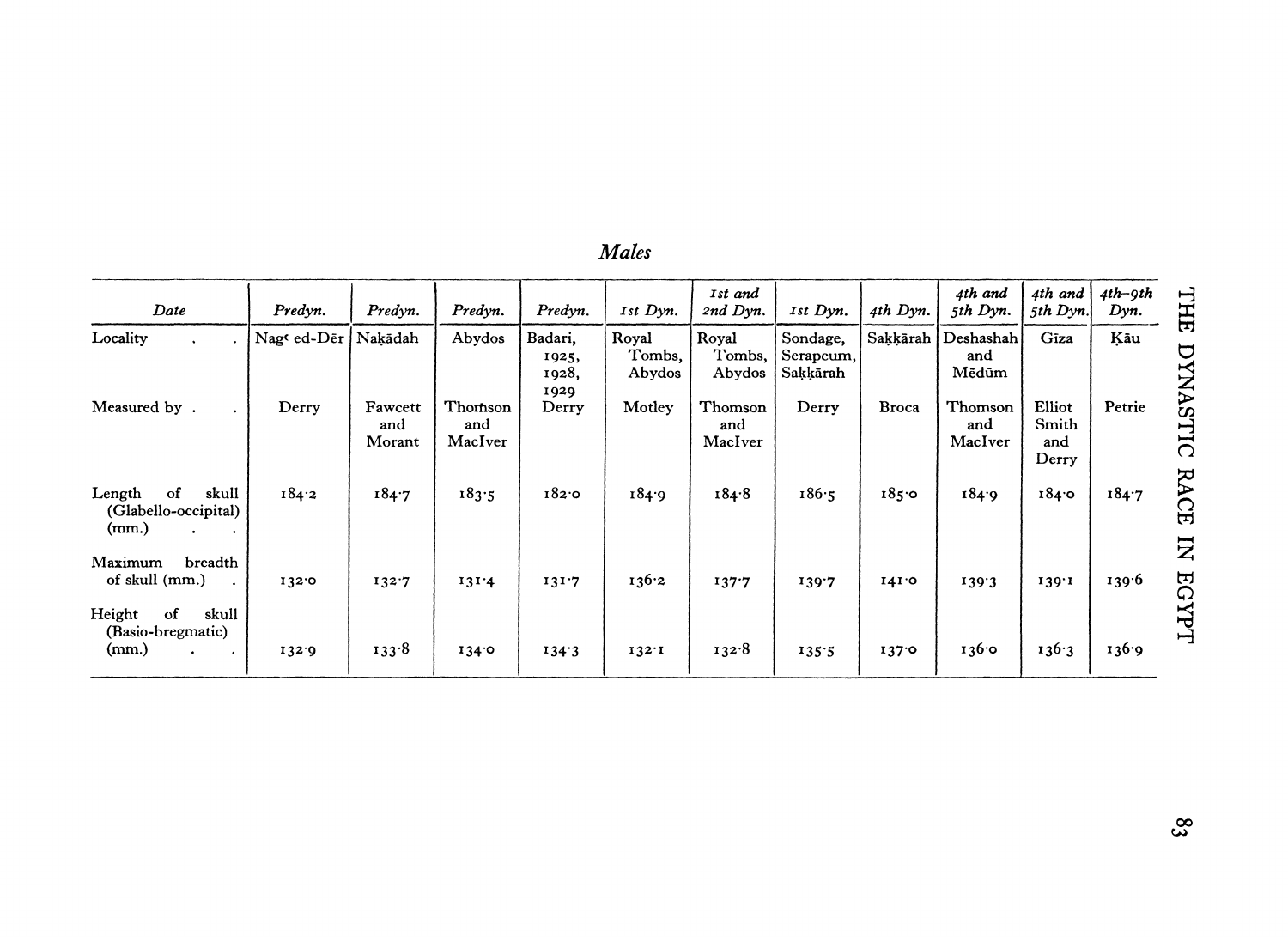#### 84 D. E. DERRY

Race, who not only had broader skulls but the height of these skulls, while exceeding that in the Predynastic Race, is still less than the breadth. This implies a greater cranial capacity and of course a larger brain in the invading people. Another remarkable point is the regularity with which the same or nearly the same figures appear in the different groups for the same diameter. In both races there is little difference in the *length* of the skull, but a mean of 132-0 mm. for the *breadth* in the Predynastic people and of 139-0 mm. in the Dynastic Race came to be regarded in my mind as characteristic. The two series in the above table which do not conform to this are both from Abydos and almost certainly, as shown by Dr. Morant, are not the pure Egyptian stock. It was stated above that only the earliest graves are dealt with in this paper for the reason that mixture of the two races at later dates obscures the outstanding differences so marked in the earliest periods. It is, however, important to note that infiltration had begun already in Late Predynastic times, and the results of measurements of skulls from graves of this date frequently show the presence of a larger-headed people. This was the case in Petrie's original discovery at Nakadah where both Early and Late Predynastic graves were brought to light, the latter including Early Dynastic burials. These are distinguished in Dr. Morant's tables (loc. cit.) as A and Q and B.T.R. Only the former, called by Dr. Morant 'Middle?' are included in the above table.

A striking example of the contrast between the two races was seen in a cemetery at Turah on the east side of the Nile valley, a few miles from Cairo, excavated by Hermann Junker in the season 1909-10. The cemetery consisted of graves of Late Predynastic and First Dynasty date, but later interments included a group of Third Dynasty burials. While only a few intact crania were obtained owing to damage by water-soakage, the cemetery occupying ground which had been recently under cultivation, these skulls exhibited very clearly the inherent differences as between the Predynastic and Dynastic races. The means of the few measurements obtained gave the following results:

|                                                   | Men                                      |                                           | Women                            |                                  |  |
|---------------------------------------------------|------------------------------------------|-------------------------------------------|----------------------------------|----------------------------------|--|
| Measurement                                       | Predyn.<br>and<br>First Dyn.             | <b>Third</b><br>Dyn.                      | Predyn.<br>and<br>First Dyn.     | <b>Third</b><br>Dyn.             |  |
| Length $(mm.)$ .<br>Breadth (mm.)<br>Height (mm.) | 184.0(7)<br>$133 \cdot 1(7)$<br>131.5(5) | 183.7(6)<br>140 $\cdot$ I (6)<br>135.0(5) | 176.0(9)<br>131.3(9)<br>130.6(7) | 175.8(3)<br>139.0(3)<br>120.0(3) |  |

| , | ' urah |
|---|--------|
|   |        |

While these figures in themselves from so few skulls would be of little worth, in the light of what has been proved from a large series of measurements of similar dates elsewhere, they provide remarkable corroborative evidence.

Before leaving the subject of the presence in Egypt of an invading race and one that dominated the country, it is of interest to record the same measurements made on nineteen people, most of whom are of the upper class, found in great tombs or mastabas ranging from the First to the Sixth Dynasty. All of those given are men, and they are listed either by the grave number or by the name of the person.